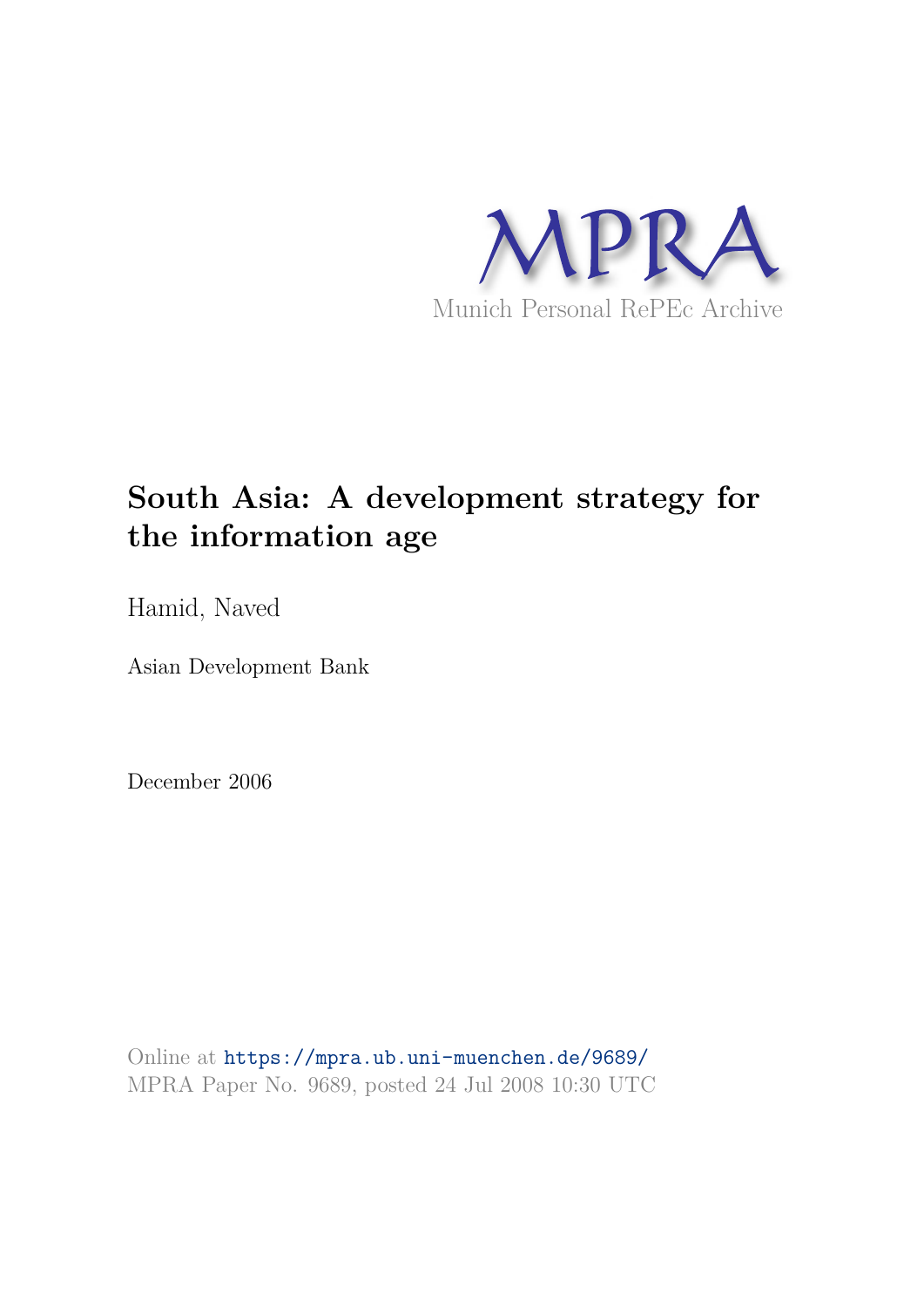## **South Asia: A Development Strategy for the Information Age**<sup>1</sup>

Naved Hamid

## **Introduction**

Development strategies have gone through several major shifts. In this paper it is argued that another such shift is probably appropriate in the case of South Asia today.

Over the last 50 years, Asia has been the most successful region in the world in terms of rapid economic development. It has grown at a pace never seen before, nor matched by any other region during this period. It is in the context of the Asian experience, some development paradigms are briefly discussed.

In the 1950s and 1960s, the widely accepted development paradigm was the one in which the Import Substitution Growth Strategy (ISGS) was the key element. ISGS was a product of the distrust that most newly independent countries had for the laissez faire economic models they had been forced to follow under colonial rule, and their admiration for the rapid industrialization achieved by Soviet Union in between the two World Wars. Five-year development plans, the two gap model, big push theory, balanced and unbalanced growth models, infant industry argument, etc. were the staples of development economics during this period. However, the limitations of import substitution strategies began to become apparent by the late 1960s (a particularly influential study that highlighted the failures of ISGS was Little, Scitovsky, and Scott [1970]).

Around this time, the (Manufactured) Export-Oriented Growth Strategy or (M)EOGS was emerging as an alternative approach to development. (M)EOGS, modeled on Japan's postwar strategy, was successfully followed by the four "Asian tigers" (Hong Kong, China; Singapore; Republic of Korea; and Taipei, China). It was subsequently, adopted by a number of Southeast Asian countries (Indonesia, Malaysia, and Thailand), followed by the People's Republic of China (PRC) and, more recently, by Viet Nam. In the 1990s, (M)EOGS became the accepted development paradigm, which in its extended form is referred to as the Washington Consensus (Williamson 1990).

The question is: Will this process continue to extend to other countries in Asia, with South Asian countries ultimately becoming the manufacturing export power houses of the future? The answer to the first part of the question is probably yes, and to the second part, probably no—and therefore the need for an alternate strategy. In this paper we will look at some features of (M)EOGS in East/Southeast Asia, its limitations in the case of South Asia, and then present an alternative development strategy which may be more appropriate for South Asia.

 $^1$  The paper is part of a report presented at the South Asia Department Economists' Annual Conference 2006 of the Asian Development Bank.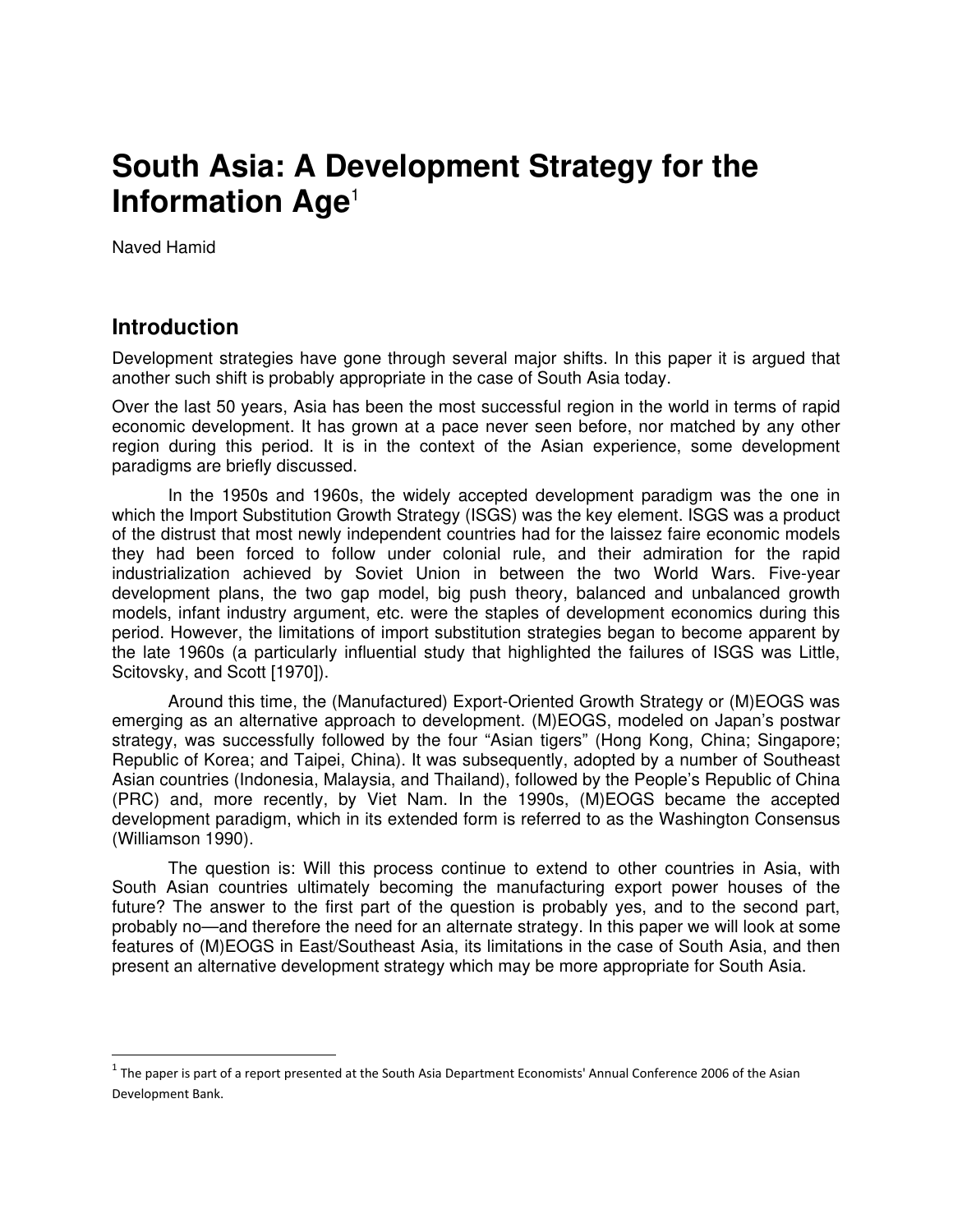## **(Manufactured) Export-Oriented Growth Strategy, and why it may not be the one for South Asia**

The key element in (M)EOGS was that a country adopted policies that provided a supportive environment for the export-oriented manufacturing sector (initially the focus of policies was to eliminate the anti-export bias, but over time the recommended policy package expanded to include trade and investment liberalization in general (fiscal discipline, financial liberalization, privatization, deregulation, good governance, etc.). Under this strategy, a country started by manufacturing and exporting labor-intensive products. As wages rose and domestic manufacturing capability improved, it moved up the technology/capital intensity ladder, while rising labor costs prompted manufacturers of more labor-intensive products to look elsewhere for a lower cost export base, hereafter referred to as the "spillover effect." In the case of the latter, neighboring countries generally benefited, as this allowed a firm to move the more laborintensive parts of the process to a lower-cost location without placing too great a burden on its existing marketing and managerial infrastructure. Similarities in culture, institutions, and living conditions added to the "neighborhood advantage."

The experience of East/Southeast Asian countries has demonstrated that spillover effects and neighborhood advantage can play an important role in economic development (see box 1). Common culture, similar institutions, short distances, etc. reduce costs and risks for the first mover to a new country, and her success provides comfort to and encourages other investors. Also countries learn from and copy the successful initiatives of their neighbors. This is true for governments (with regard to economic policies, investment priorities, etc.), businesses (that move into sectors which are doing well in a neighboring country), and citizens and media (whose attitudes with regard to foreign ownership, to new ideas, tolerance for the vagaries of the market system, etc. change)—and thus become more attractive to firms looking to relocate production to another low wage country. Growth in intra-industry trade may further enhance the neighborhood advantage.

As a result in Asia, as one country moved out of the lower (labor-intensive) end of the export manufacturing sector, another country in the neighborhood took its place, and the process was repeated. This feature of the development process in East/Southeast Asia is also sometimes referred to as the "flying geese model" of Asian development. The early adopters (Republic of Korea, and Taipei, China) relied largely on domestic capital; but in Singapore, Malaysia, Thailand, Indonesia, PRC, and Viet Nam, foreign direct investment (FDI) played an important role in the growth of the manufactured exports sector.

The reasons (M)EOGS may not easily extend to the South Asian countries can be grouped into two categories. First, the emergence of the PRC, with its huge population and labor force, as the low-cost manufacturing workshop of the world has raised doubts on whether the flying geese model can continue as before. As wages in the coastal areas of the PRC rise, labor-intensive industry is thought to move inland—which should be much more cost effective than moving to another country. This process would continue until most of the "surplus" labor in the country is used. Given the size of PRC's labor force, this could take a long time.<sup>2</sup> But cost is not the only determinant of the investment/sourcing decisions of multinational corporations. To reduce risk, multinational corporations would tend to diversify their production/supply sources. Therefore, they will continue to invest in/source from other low-cost locations at the same time.

 $^2$  There are reports of rising wages and growing shortages of skilled workers in the PRC, which indicate that the low labor cost advantage may be eroding faster than that assumed by this school of thought.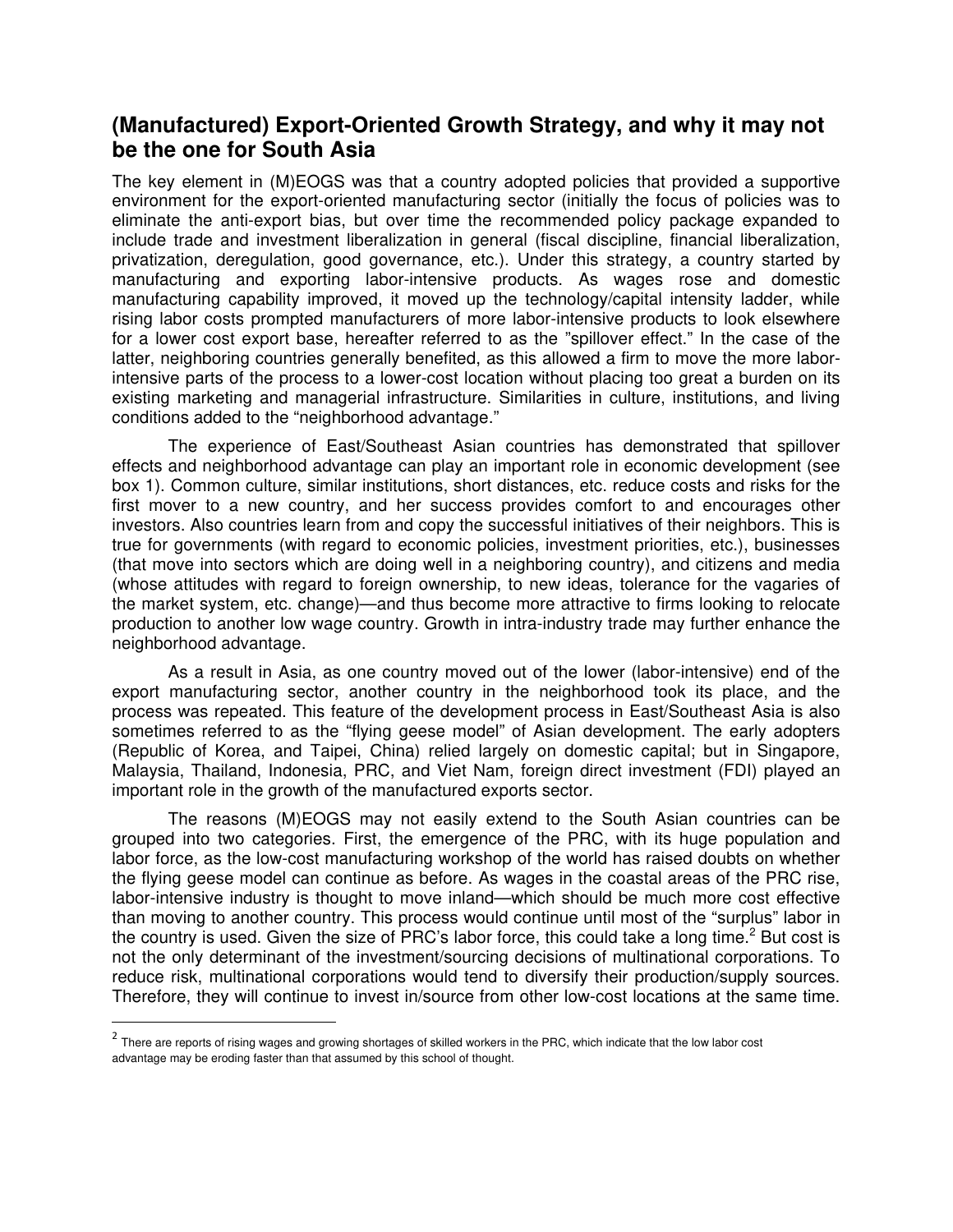However, these are most likely to be countries in the neighborhood (i.e., Indonesia, Philippines, Viet Nam, Cambodia, Lao People's Democratic Republic, etc.).

Second, for historical reasons, a number of factors make South Asia not a very attractive location as a manufactured-exports platform. These include an anti market attitude of the bureaucracy and an overregulated business environment (which together exert a major influence on the fortunes of private businesses in most sectors of the economy in South Asia); an inadequate infrastructure and weak logistics base; and antiquated labor laws and strong trade unions. Also, given the sheer size of the labor force in South Asia, manufactured-exports driven development of South Asia may not be practical for a global economy struggling to cope

#### **Box 1. Factors Underlying the Movement of Manufactured-Export Industry to Asia**

The following factors have powered the move of labor-intensive manufactured-exports industry to developing countries, of which Asia has been largest beneficiary. One, increasing trade liberalization under successive rounds of General Agreement on Tariffs and Trade (GATT )-reduced tariff and nontariff barriers to trade in the manufacturing sector.

 Two, continuous reduction in transport and communication costs made it viable to move more and more of the labor-intensive manufacturing industry from developed countries to lower cost international locations. Improvements in telecommunications, information technology, and logistics facilitated growth of intra-industry trade and the development of sophisticated supply chains, and that further accelerated transfer of labor-intensive manufacturing tasks/activities to low wage countries.

 These factors were applicable for all developing countries, but the next two were responsible for putting Asia in the forefront.

 Three, countries in East/Southeast Asia were the first to see the opportunity opened up by these developments. While most other developing countries were still trying to industrialize behind high tariff walls, the East/Southeast Asian countries were shifting to the (Manufactured) Export-Oriented Growth Strategy—being in the neighborhood of Japan probably contributed greatly to their early adoption of this strategy. Not only did the East/Southeast Asian countries implemented export-oriented policies and supporting investment programs, but in many cases their leaders proactively sought foreign direct investment (FDI). For example, in the early days of the electronics (semiconductor) industry, leaders of Malaysia and Singapore aggressively courted firms such as IBM, Hewlett-Packard, Fairchild, and Texas Instruments to induce them to locate manufacturing/assembly facilities in their countries and provided many incentives. Once these ventures were successful, FDI in other industries followed.

 Four, the electronics/semiconductor industry only started in the 1960s, and since no manufacturing setup existed in the developed countries, the investment decisions from the very beginning were taken with an international least-cost perspective. From the start, most of the labor-intensive activities in the electronics industry (microchip/motherboard assembly, manufacturing of components and peripherals, etc.) were located in East/Southeast Asia. The rapid growth of the international electronics industry and the success of the offshore facilities in East/Southeast Asia not only resulted in large inflow of FDI to these countries in the electronics sector, but also showed the way to other businesses in the developed countries, thus accelerating relocation of other more established labor-intensive industries to East/Southeast Asia.

 In brief, declining barriers to movement of manufactured goods across national boundaries, falling costs (not only in monetary terms, but also in terms of time and reliability) of moving goods from one point to another and coordinating production supply chains, proexport policies and investments of certain countries in Asia which established them as world leaders in the field, and the subsequent spillover effects and the neighborhood advantage were the major reasons for the rapid growth and concentration of the manufactured-exports industry in East/Southeast Asia.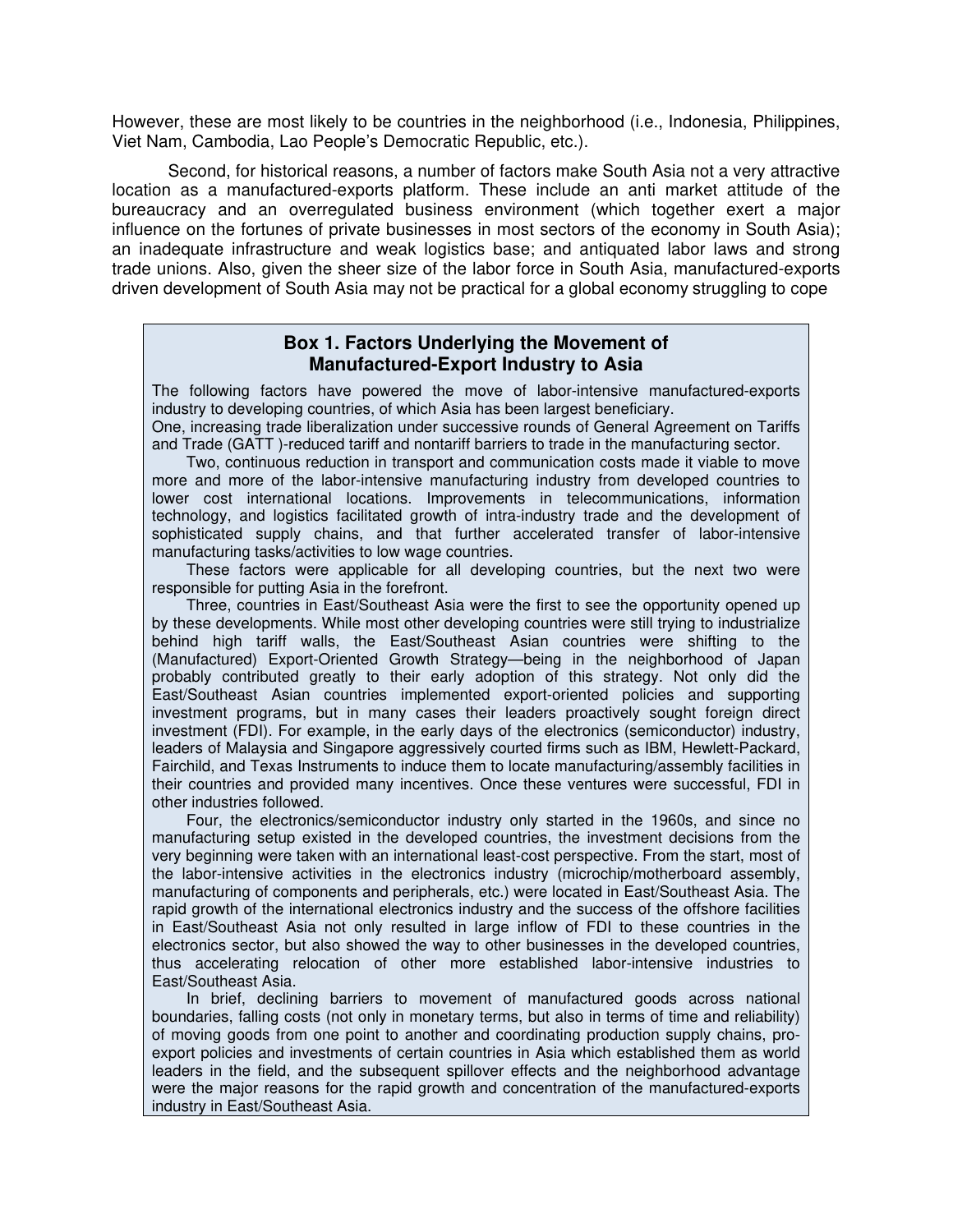with the trade imbalances resulting from PRC's (M)EOGS-driven development.

Therefore, there is a need to explore the possibility of an alternative development strategy for South Asia, a strategy that builds on the strengths of the South Asian countries and, at the same time, one that is initially not too dependent on eliminating existing attitudinal, institutional, infrastructure, and policy weaknesses. The strategy to be viable must, however, be capable of setting in motion a development process which results in broad-based growth and generates the demand and the resources needed to undertake the policy reforms and the physical and social infrastructure investments required to sustain the process over the longer term.

## **Services-Export-Led Growth Strategy**

Just as declining transport and communication costs facilitated the move offshore of export oriented labor-intensive manufacturing industry, the revolution in information and communication technology (ICT) is resulting in similar developments in the services sector. The new technologies allow the service production process to be broken up into its subprocesses/tasks; the different tasks can be performed anywhere in the world and then put together again to produce the final service. This has made possible the increasing division of labor in the services sector and resulted in a fundamental change in the economists' view of this sector (see box 2).

### **Box 2: Commoditization of Services** <sup>3</sup>

Traditionally, economists have categorized goods as tradables and services as nontradables. However, as Blinder puts it "at any point in time, the available technology especially transport and communication technologies—largely determines which goods and services are easy to trade and which are hard or impossible to trade." He goes on to add that because of constantly improving technology and falling transport costs "over time more and more items become tradable," and "many more services are now tradable and many more will sure become so." He predicts that the key distinction in international trade will no longer be between goods and services, but instead between "services that can be delivered electronically over long distance with little or no degradation of quality, and those that cannot."

As it happened in the manufacturing sector, moving production to developing countries in the service sector also started with the outsourcing of labor-intensive and relatively simpler tasks (call centers, data entry, transcription services, etc.). But as the capability of the offshore services-export sector has improved, and the confidence of the businesses in developed countries in the ability of the sector to deliver in terms of quality, timeliness, and confidentiality has grown, more complex and sophisticated tasks have also begun to move offshore. With computing power, memory/storage capacity, etc. expanding exponentially, the sophistication and quality of software improving rapidly, and the cost of "transporting data over long distances

 $3$  This box is based on Blinder (2005).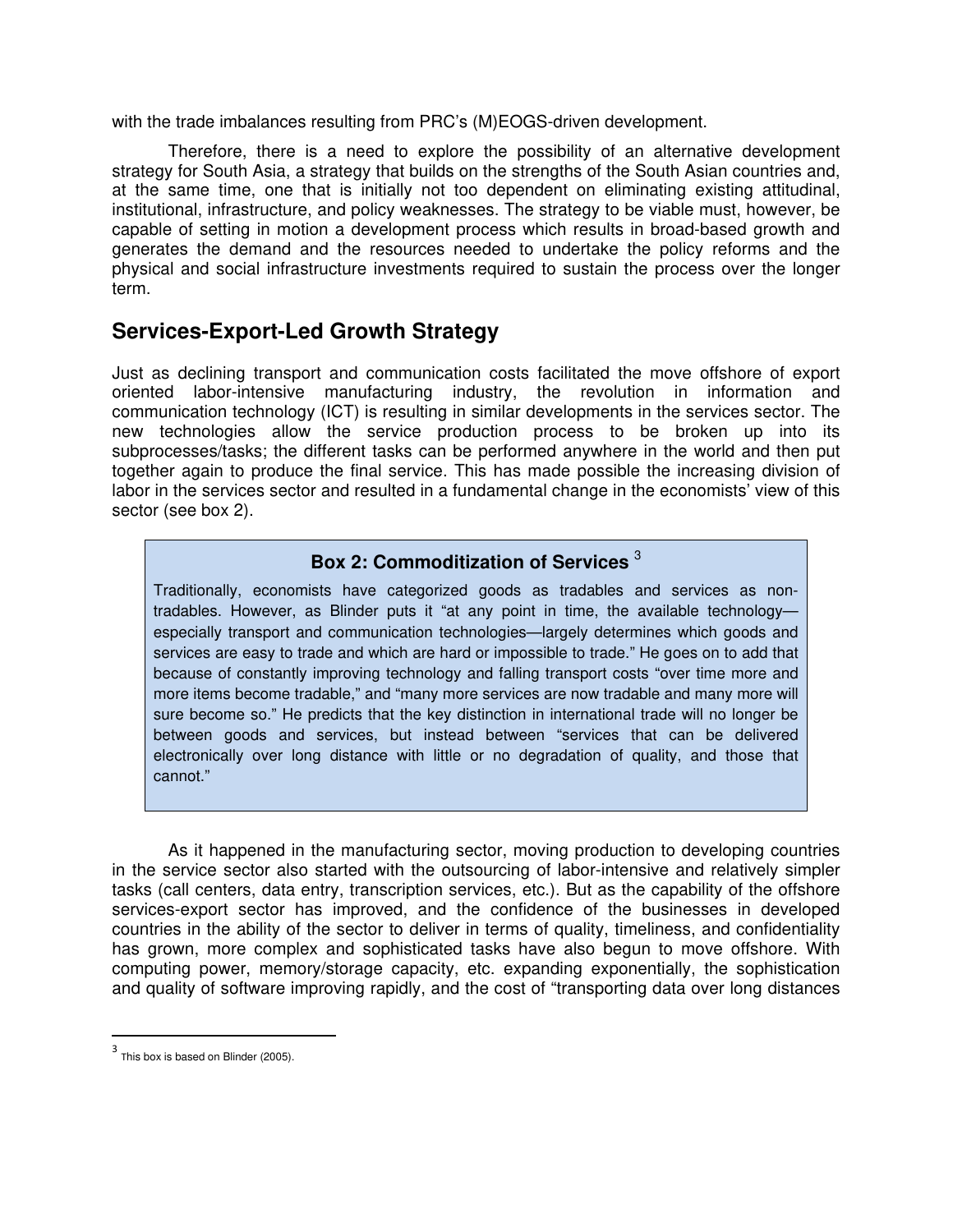with no degradation in quality" approaching zero, the scope for international division of labor in the service sector will continue to grow.

This paper contends that the growth of the services-export sector can play a similar role in South Asia that the growth of manufactured-export industry played in the development of East/Southeast Asian countries.

The success of (M)EOGS in Asia was primarily because of the following reasons: (i) because of the export-oriented nature of the industrialization, the high growth rate is not constrained by balance of payments problems, as was the case under ISGS; (ii) growth of a modern export-oriented manufacturing sector sets in motion a process of change that spreads to other sectors of the economy that also adopt new technologies and management practices until the entire economy is transformed; and (ii) the expanding manufacturing sector (and the rapidly growing economy) generates employment and increasing incomes for a growing proportion of the population, which in turn promote domestic demand and sustains the high rate of economic growth.

SELGS can also have these three impacts on the economy:

(i) Relaxing the Balance of Payments Constraint. In this regard, the services-export sector can play the same role as the manufactured-exports sector has played in East/Southeast Asia. Globally, international trade in information technology (IT) and business process outsourcing (BPO) services, although from a small base, is expanding much faster than trade in commodities, and its FDI is the fastest growing component of total FDI. These two trends are expected to continue, and even possibly accelerate. If the services export sector is the driver of growth in a country, the increase in foreign exchange earnings and FDI should be sufficient to cover the cost of additional imports generated by the high growth in domestic demand. In India, for example, earnings from IT and IT-enabled services (ITES) exports are growing at about 30% annually and, in 2005, these totaled about \$25 billion (while the trade deficit was \$52 billion). Thus, expansion in services exports can ensure that the Indian economy can continue to grow at 8–10% per annum based on domestic demand, without an unsustainable current account deficit bringing the process to a halt.

(ii) Dynamic Impact on Other Sectors of the Economy. The growth of the servicesexport sector—by improving the management capability in the economy as a whole, creating new entrepreneurs and accumulations of capital, expanding the middle class, and boosting domestic demand—accelerates the development of other sectors of the economy. The strong IT sector provides products/technologies for better management and control in existing industry, i.e., there are spillover benefits for firms in the old economy. FDI in the services-exports sector also promotes FDI into other sectors producing for the domestic market, resulting in transfer of technology and management skills to these sectors as well. The more sophisticated demands of the middle class lead to improvements in retail infrastructure and growth of shopping malls, supermarkets, hypermarts, etc., which in turn help domestic producers develop expertise in mass marketing, meeting quality standards, ensuring timely deliveries, etc., and thus provide the experience and capabilities needed for selling in overseas markets. Domestic producers as a result are also able to compete successfully in international markets, thus accelerating exports of manufactured and agricultural products as well.

(ii) *Employment Generation*. It is widely believed that the employment generated by the services export sector cannot be very large and will be primarily limited to the highly educated workers. It may expand jobs for the middle class but cannot provide jobs on the scale needed to employ the expanding labor force and the surplus/underemployed workers in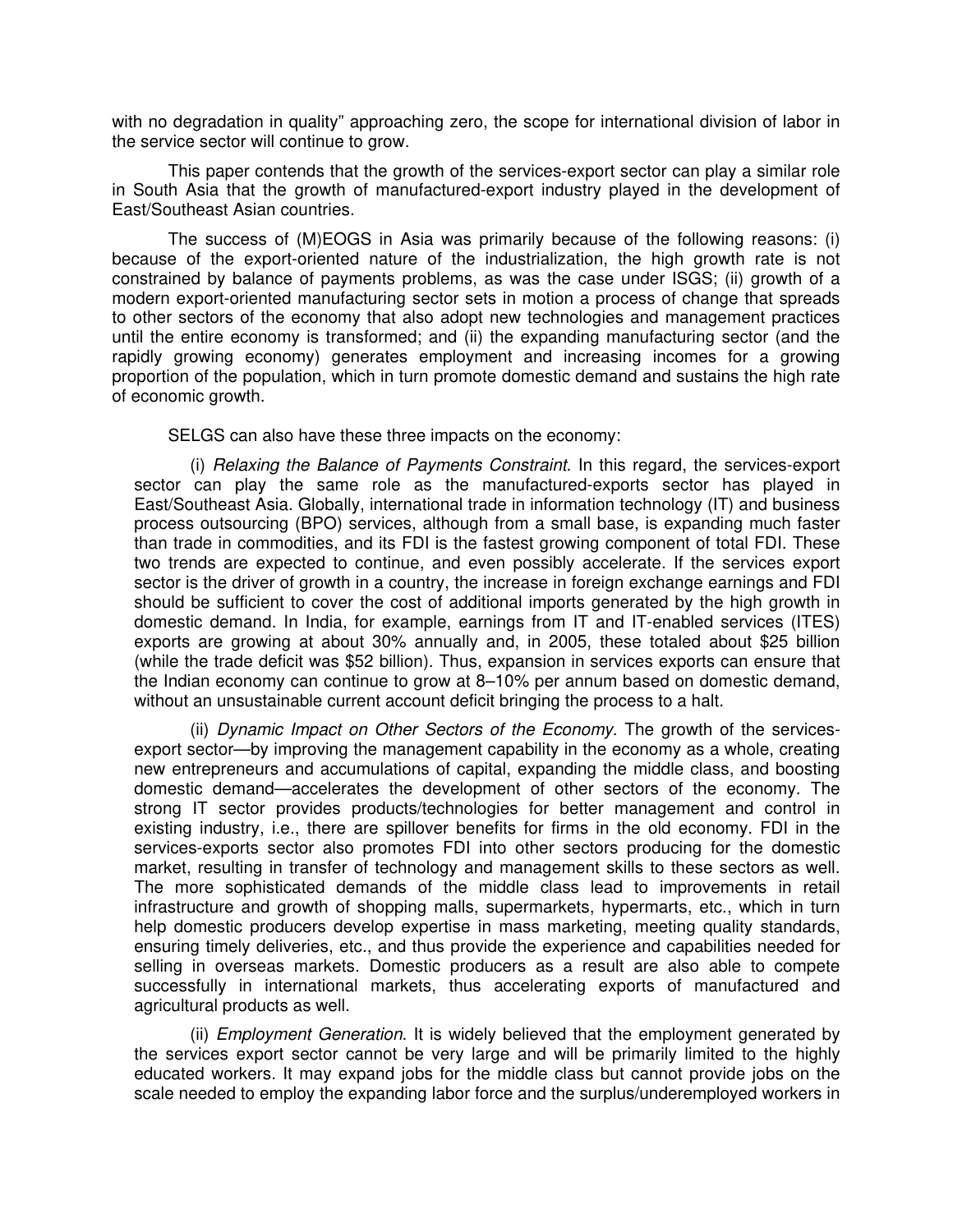the traditional sectors of the economy. Thus, the issue is both the extent of employment generation and the types of jobs created. In this regard, if both direct and indirect employment impacts are taken into account, the total employment generated could be very large as discussed below.

To accurately estimate the number of jobs that may be created in developing countries in the services export sector is difficult, but the process evidently has just begun and the actual number of jobs can be very large. According to Blinder "offshoring…is still largely a prospective phenomenon…[And] fewer than a million US service sector jobs have been lost to up to now." Blinder's rough guess is that "the number of current US service-sector jobs that will be susceptible to offshoring in the electronic future is two to three times the total number of manufacturing jobs (which is about 14 million)." <sup>4</sup> If we add to this the jobs in other rich countries that would be susceptible to offshoring, the total could be very large.

Further, each job transferred from the developed country generates several jobs in the low-cost country. Because of lower wage costs, there is a tendency to employ more people to do the same work, and decline in the cost of the service will result in an increased demand for it (downward sloping demand curve). According to Dossani and Kenney, the general target backup ratio in India was 2:1, and they provide the example of medical transcription service where two persons transcribed the same material and a third person arbitrated the result in case of any differences (Dossani and Kenney 2005). They also provide examples of additional jobs created because of reduced cost resulting in increased demand, "as the lower cost permits rethinking of earlier cost benefit decisions, e.g., the Tax Department may decide to audit a larger percentage of returns." Therefore, for the world as a whole, many more jobs are likely to be created than those lost in the developed countries as the result of offshoring.

Thus, the potential for direct job creation in services-export sector over the next 20 years or so is enormous. In fact, the employment and incomes generated in the developing world by the services-export sector could possibly be even larger than that from export-oriented manufacturing sector. <sup>5</sup> Furthermore, the potential for indirect job creation from the expansion of the services-export sector is even larger. Most jobs in this sector are well paid by developing country standards, and the propensity to consume of this rapidly growing middle class, as seen in India, is high. The increased demand for housing, manufactured consumer goods, personal services, etc. of those employed in the services-export sector and the boost to aggregate demand provided by their consumption will result in a large increase in jobs in other sectors as well; and these jobs generally will not require a high level of education or skills. <sup>6</sup>

In a way, the process under SELGS is similar to that under (M)EOGS. However, in the latter, manufactured exports directly provide the increase in employment and demand for the industry, as well as facilitate the transfer of technology, which made possible the high rates of

 $^4$  Other estimates of jobs at risk are somewhat less, for example, Bardhan and Kroll (2003) estimate the number at 15 million. Mckinsey and Company (2005) came up with an estimate of 12.4 million US jobs at risk. But in both cases, the authors only look at sectors/job categories where outsourcing is already taking place, while Blinder adopts a broader view, i.e., includes all services which are likely to become tradable in the future given the ongoing development trends in ICT. Van Welsum and Reif [2005] and Van Welsum and Vickory [2006] classify about 20% of the US workforce as being offshorable, which would be about twice the above estimates.

<sup>&</sup>lt;sup>5</sup> The problem of course will be the supply of the educated workers needed to fill these jobs, but that is policy and investment issue for the governments of developing countries and MDBs which we shall discuss in the last section of the paper.

<sup>&</sup>lt;sup>6</sup> Assuming a marginal propensity to consume of 0.75 (i.e., multiplier equal to 4) and an income-employment elasticity of 0.5, a 1% increase in GDP from the services-export sector would generate at least 2% increase in employment in other sectors. Thus, the increase in BPO and IT/Software sub-sectors share in the GDP in India from almost nothing in the mid-1990's to about 5% in 2005 implies that that the growth of this sector may have been responsible for as much as 10% increase in overall employment in the economy.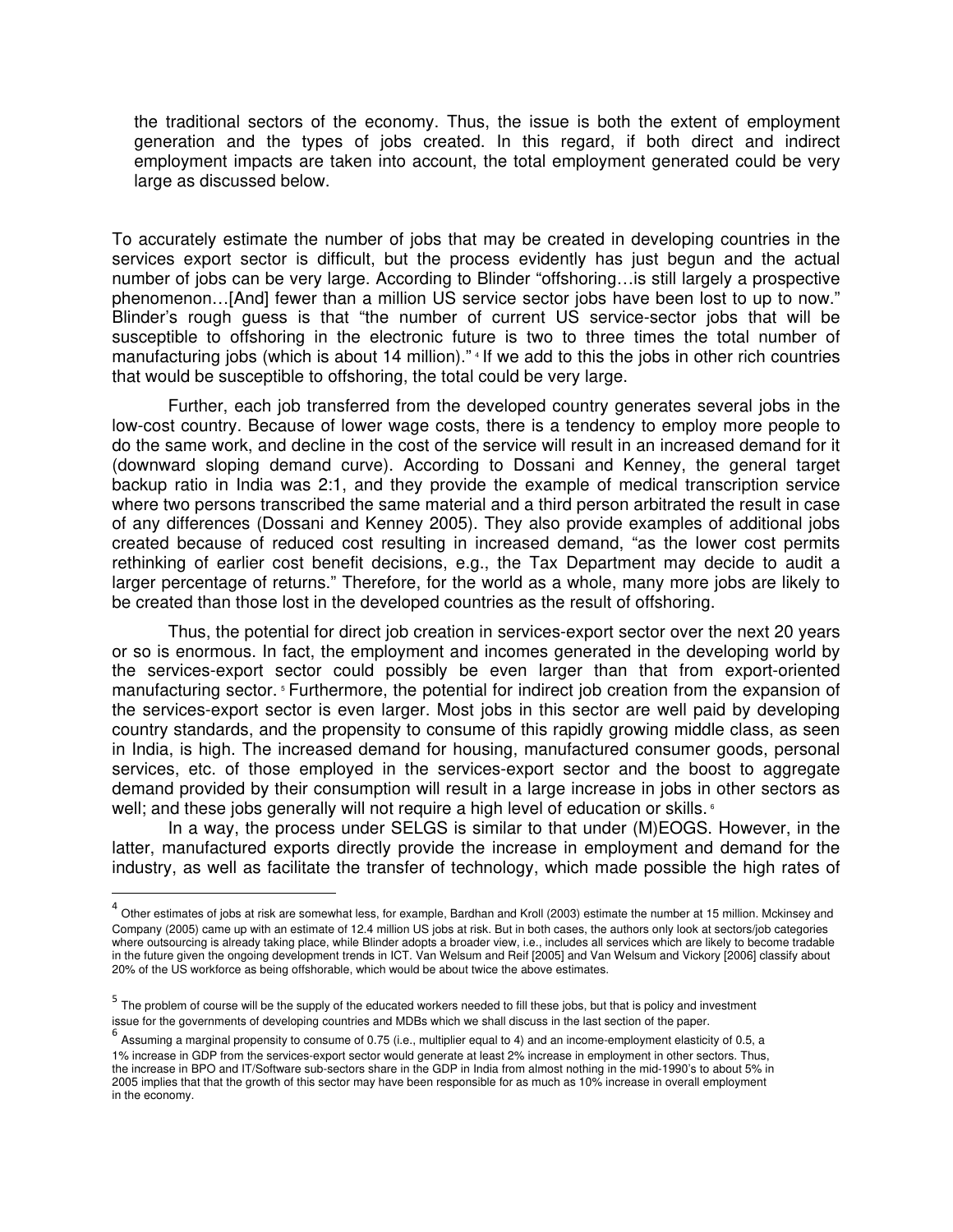growth seen in East/Southeast Asia. In SELGS, the process is mediated through expansion in production for the domestic market. This difference is important for another reason, i.e., under SELGS, the South Asian countries are likely to continue to run trade deficits and thus will not add to the growing global trade imbalances associated with (M)EOGS and the emerging support for protectionist policies in developed countries.

## **Why South Asia?**

While South Asia may not have all the conditions needed to become an export platform for labor intensive manufactured exports, it does have the favorable initial conditions for SELGS. Most important of these is that India is already established as the world leader in the field of IT and BPO services-export. The reasons for India's success are well documented—investments in the 1960s in Indian Institutes of Technology (IITs) and Indian Institutes of Management (IIMs), which turned out a large number of high quality graduates in engineering/computer sciences and management, many of whom, because of lack of opportunities at home, had gone to the US and did very well in the IT industry there, with a substantial number turning out to be extremely successful entrepreneurs; and existence of a large pool of young people with English language skills. These factors, though to a much lesser extent, also exist in other South Asian countries.

Just as in East/Southeast Asia one country after the other benefited from spillover and neighborhood effects in the development of export-oriented manufacturing industry in the region, so can South Asian countries benefit from the lead position of India. They can invest to create the endowments needed to attract services-export industry. As wages in the servicesexport sector in India rise, the less sophisticated services can relocate to other South Asian countries. Neighborhood advantage will work for them as Indian firms—a role played by Japanese firms in East/Southeast Asia—can conveniently locate facilities across the border. Also, buyers of services can reduce risk by diversifying outsourcing to countries other than India, but remaining close. Thus, a new flying geese pattern of growth can emerge for South Asia based on services exports rather than manufactured exports, with India as the leader. So far, the spillover effects of India's ICT-related services exports are not yet evident in the rest of South Asia (see Table 1).

|             | <b>Current million \$</b> | % of commercial<br>service exports | % of GDP |
|-------------|---------------------------|------------------------------------|----------|
| Afghanistan |                           |                                    |          |
| Bangladesh  | 256.9                     | 61.1                               | 0.45     |
| Bhutan      |                           |                                    |          |
| India       | 15,341.9*                 | $66.4*$                            | $2.55*$  |
| Maldives    | 9.6                       | 1.9                                | 1.19     |
| Nepal       | 92.9                      | 26.1                               | 1.38     |
| Pakistan    | 541.0                     | 31.5                               | 0.56     |
| Sri Lanka   | 318.9                     | 21.2                               | 1.59     |

Table 1: ICT-related service exports in South Asia

GDP = gross domestic product, ICT = information and communication technology \* 2003 data. Source: WDI online.

However, initiating this new flying geese pattern of development requires the concerted efforts of governments in the region as well as properly targeted and coordinated support of multilateral development banks (MDBs) (more on this in the succeeding section) to further develop the neighborhood advantage in service exports, particularly in outsourced business and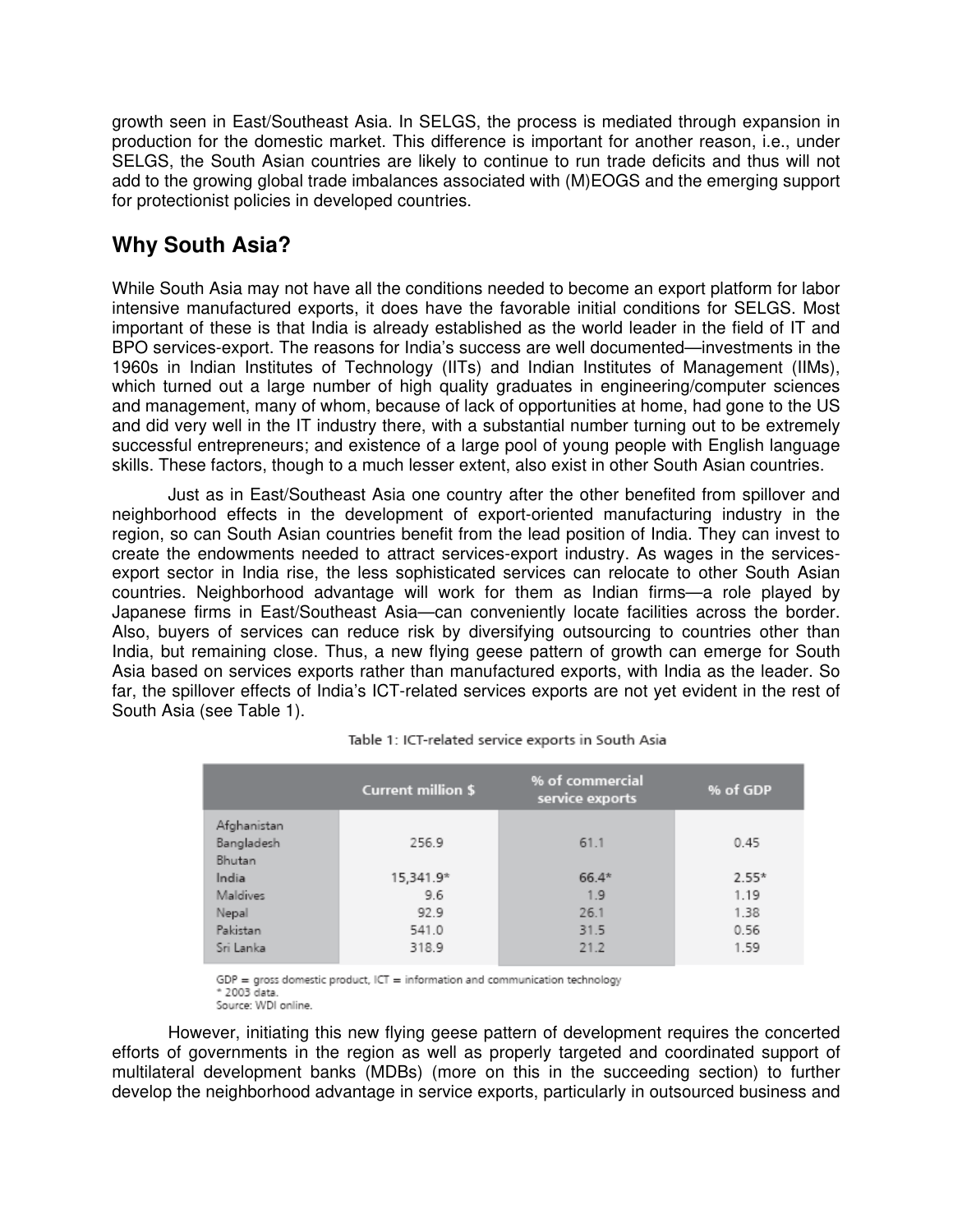knowledge processes in South Asia. Since service exports are mostly in digital form and are transacted online, producing these services in general may not involve the usual value or supply chains observed in manufacturing exports. As such, relocation of less sophisticated processes to neighboring countries may not be as automatic under SELGS as in the previous experience with (M)EOGS since transport costs become unimportant and the marketing and managerial structure for online services may not require physical presence in the partner economy. Nevertheless, the spread of service exporting firms to other countries in the region can be facilitated by emphasizing their innate similarities with India, and improving on the other factors that ultimately matter to outsourcing firms. In short, South Asia can be promoted as the premier service export hub of the global economy.

Given relatively high levels of English proficiency as a result of the region's shared colonial history and the growing emphasis on tertiary education in other South Asian countries because of the influence of India, South Asia's young labor force should be its primary advantage. This can be further enhanced through properly designed and targeted programs that would equip workers with specific skills necessary for outsourced services. Also, the state of ICT infrastructure in the rest of South Asia, though generally lagging behind India's, is gradually improving with continuing investment. In 2005, IT technology expenditures in Pakistan and Sri Lanka compared favorably with that of India. Sri Lanka has also surpassed India in terms of international Internet bandwidth and the density of fixed and mobile phone subscribers as of 2004 (see Table 2).

|             | IT technology<br>expenditures<br>per capita<br>(% of GDP),<br>2005 | <b>Internet users</b><br>(broadband<br>subscribers); per<br>1,000 people,<br>2004 | <b>International</b><br>internet<br>bandwidth; bits<br>per person,<br>2004 | <b>Fixed line and</b><br>mobile phone<br>subscribers; per<br>1,000 people,<br>2004 |
|-------------|--------------------------------------------------------------------|-----------------------------------------------------------------------------------|----------------------------------------------------------------------------|------------------------------------------------------------------------------------|
| Afghanistan |                                                                    | 0.9                                                                               | 1.0                                                                        | 22.7                                                                               |
| Bangladesh  | 10.3<br>(2.4)                                                      | 2.2                                                                               | 0.4                                                                        | 37.0                                                                               |
| Bhutan      |                                                                    | 22.3                                                                              | 10.4                                                                       | 52.9                                                                               |
| India       | 42.4<br>(5.9)                                                      | 32.4<br>(0.6)                                                                     | 11.4                                                                       | 84.5                                                                               |
| Maldives    |                                                                    | 59.2<br>(2.2)                                                                     |                                                                            | 450.7                                                                              |
| Nepal       |                                                                    | 6.6                                                                               |                                                                            | 21.8                                                                               |
| Pakistan    | 49.1<br>(6.9)                                                      | 13.2<br>(0.04)                                                                    | 5.3                                                                        | 62.6                                                                               |
| Sri Lanka   | 66.3<br>(5.5)                                                      | 14.4                                                                              | 16.7                                                                       | 164.9                                                                              |

#### Table 2: ICT infrastructure indicators

 $ICT = information and communication technology.$ 

The potential of Pakistan to develop as an attractive outsourcing site is recognized in the Global Outsourcing Report 2005. Pakistan ranks 23rd in terms of the Future Opportunities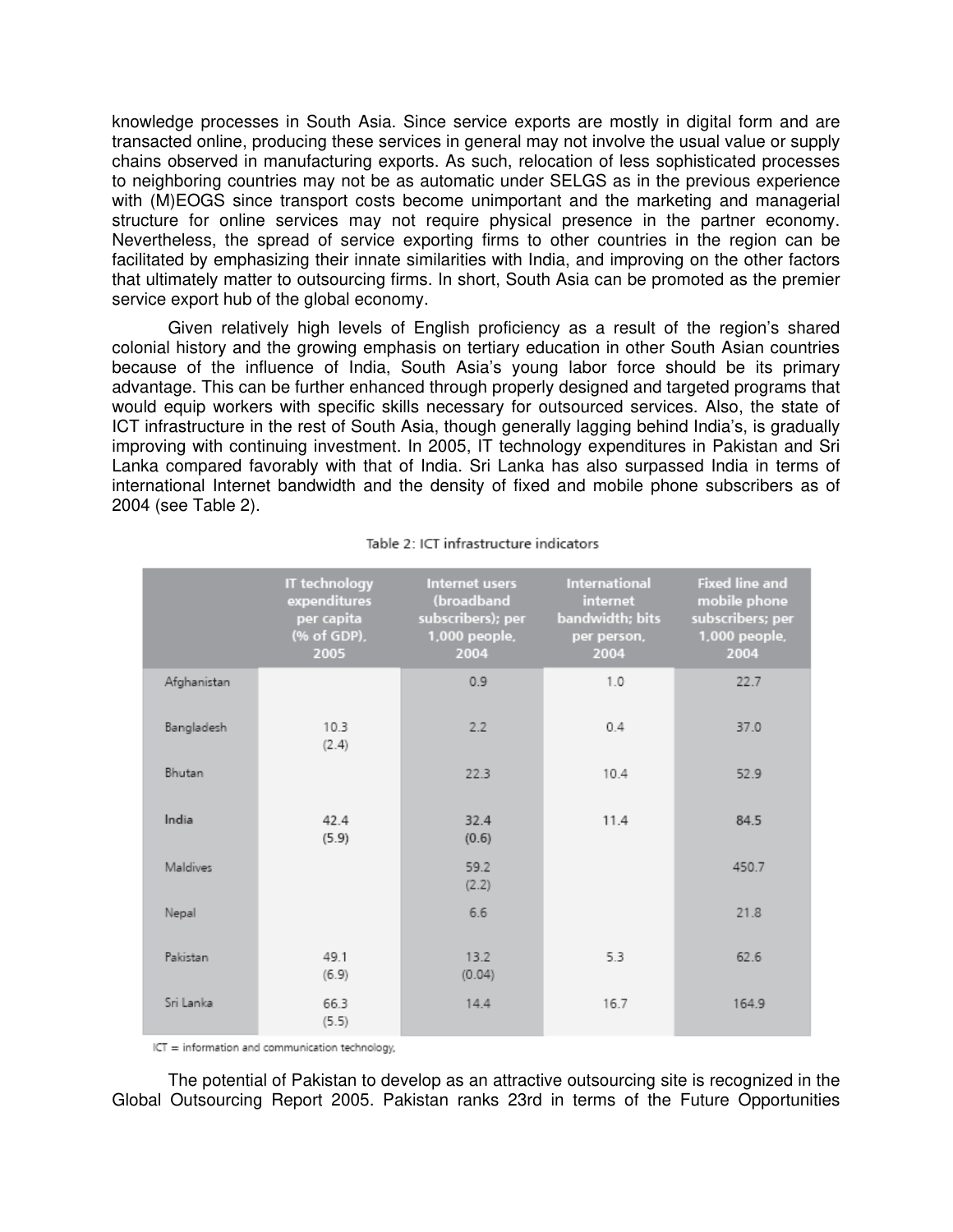Index, which projects the relative competitiveness of countries in the global outsourcing market in the next 10 years. According to the report, by 2015 Pakistan is expected to be one of the major players in the outsourcing sphere with its abundant, low-cost, and English-proficient labor force and as a result of recently introduced reforms, such as a 15-year tax exemption on software exports, elimination of duties on technology imports, and simplification of the investment process (Minevich and Richter 2005).

Sri Lanka, with its limited population and labor force, may benefit more by developing niche outsourcing markets in basic corporate processes such as in accounting, finance, human resource management, legal services, and certain IT services, according to a recent World Bank report (Radwan and Fernando 2006). Labor and office rental costs that are among the lowest in the region remain as Sri Lanka's main competitive advantage in the global outsourcing market.

For the other economies of South Asia to benefit from India's lead, not only complementary investments for upgrading the labor force and ICT infrastructure must be made to enhance each country's capability to undertake outsourced business and knowledge processes, but also existing barriers to regional trade in services and investment in South Asia must be dismantled. In addition, reforms aimed at improving the business environment in South Asia must also be implemented to make the region as a whole a more attractive destination for service-export oriented FDI.

## **Implications for South Asian Countries and MDBs' Operations in the Region**

If the above analysis is accurate, then it has important implications for the governments of the South Asian countries and MDBs, particularly the Asian Development Bank (ADB). They need to reevaluate the kind of investments and policies they should be supporting in South Asia. They should aim to enhance the competitiveness of South Asian countries in the services-export sector. This sector needs different types of infrastructure than the traditional sectors—i.e., besides investment in roads, ports, etc., there would be a need to invest in fiber optic highways, broadband connectivity, international gateways and uplink facilities, etc.; besides investing in primary education, there would be a need to invest in higher education, particularly in technical skills and English proficiency; and so on. Also, the policy analysis and lending operations may need to also address such issues as barriers to the growth of the ICT industry, lack of access to finance for the service sector, etc. In brief if the services sector, particularly services-export sector, is seen as the driver of growth, then investments and policies need to support this sector.

South Asia is currently home to about 410 million of the 720 million poor people in the Asia and Pacific region. The SELGS, through the mechanisms outlined in this paper, can provide the necessary stimulus for broad-based and self-sustaining economic growth. Since poverty reduction is best achieved by promoting rapid economic growth for a sustained period, ADB, by helping develop South Asia as the premier global outsourcing hub, can go a long way toward achieving its goal of an Asia and the Pacific region free of poverty.